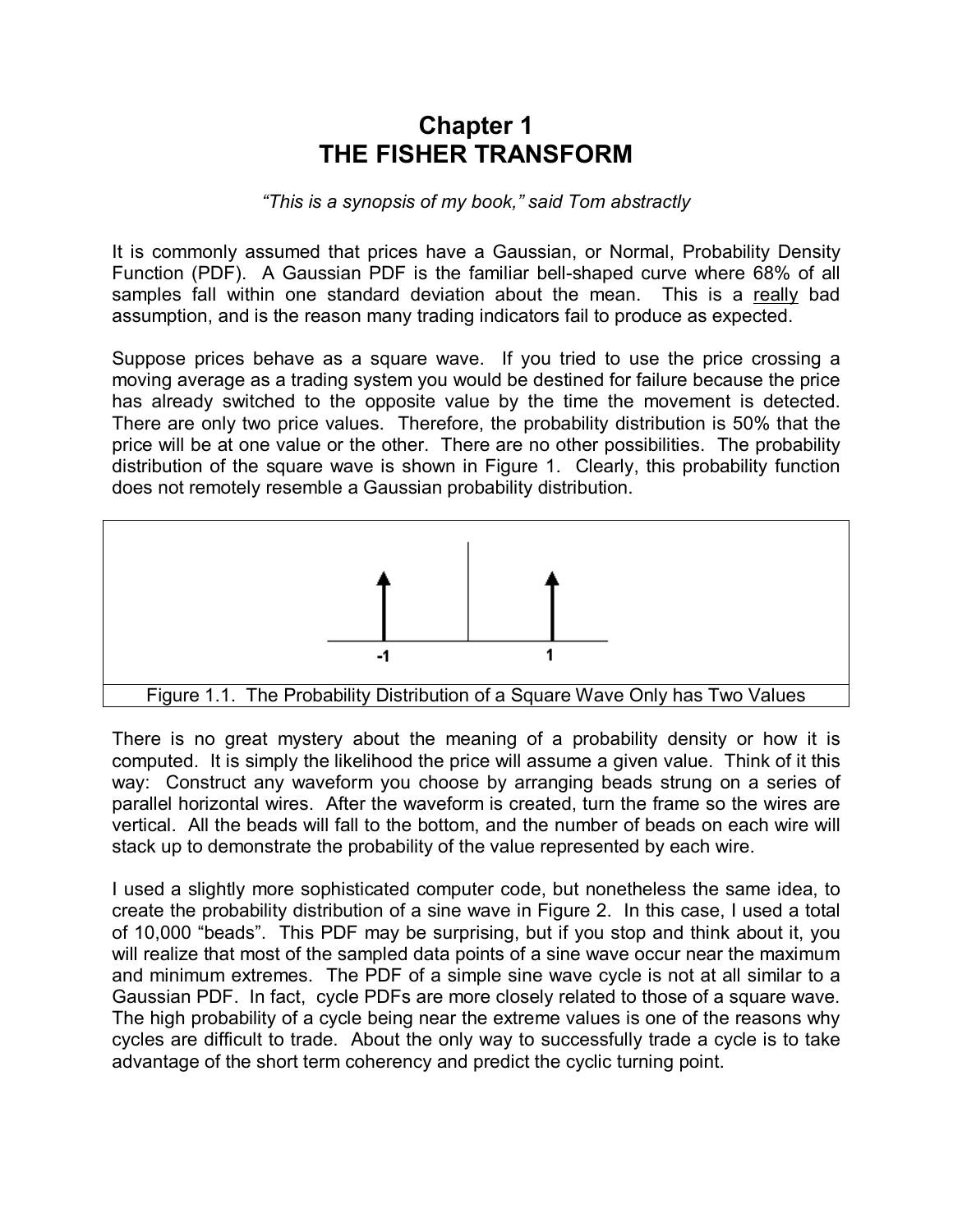

The Fisher Transform changes the PDF of any waveform so that the transformed output has an approximately Gaussian PDF. The Fisher Transform equation is:

$$
y = .5 * \ln\left[\frac{1+x}{1-x}\right]
$$

Where: x is the input y is the output ln is the natural logarithm

The transfer function of the Fisher Transform is shown in Figure 1.3.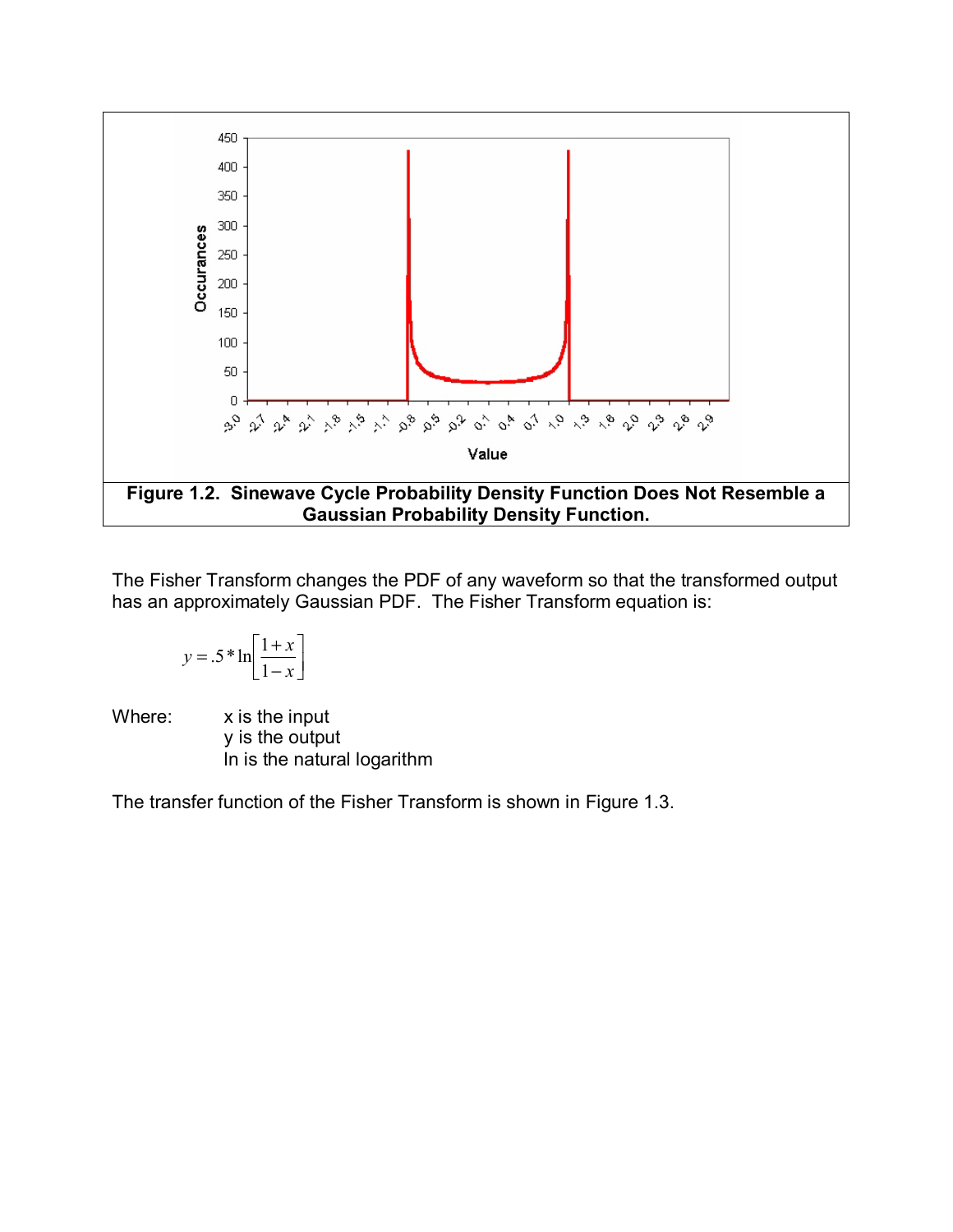

The input values are constrained to be within the range  $-1 < X < 1$ . When the input data is near the mean, the gain is approximately unity. For example, go to  $x = 0.5$  in Figure 1.3. There, the Y value is only slightly larger than 0.5. By contrast, when the input approaches either limit within the range the output is greatly amplified. This amplification accentuates the largest deviations from the mean, providing the "tail" of the Gaussian PDF. Figure 1.4 shows the PDF of the Fisher Transformed output as the familiar bell shaped curve, compared to the input sinewave PDF. Both have the same probability at the mean value. The transformed output Probability Density Function is nearly Gaussian, a radical change from the Sinewave PDF.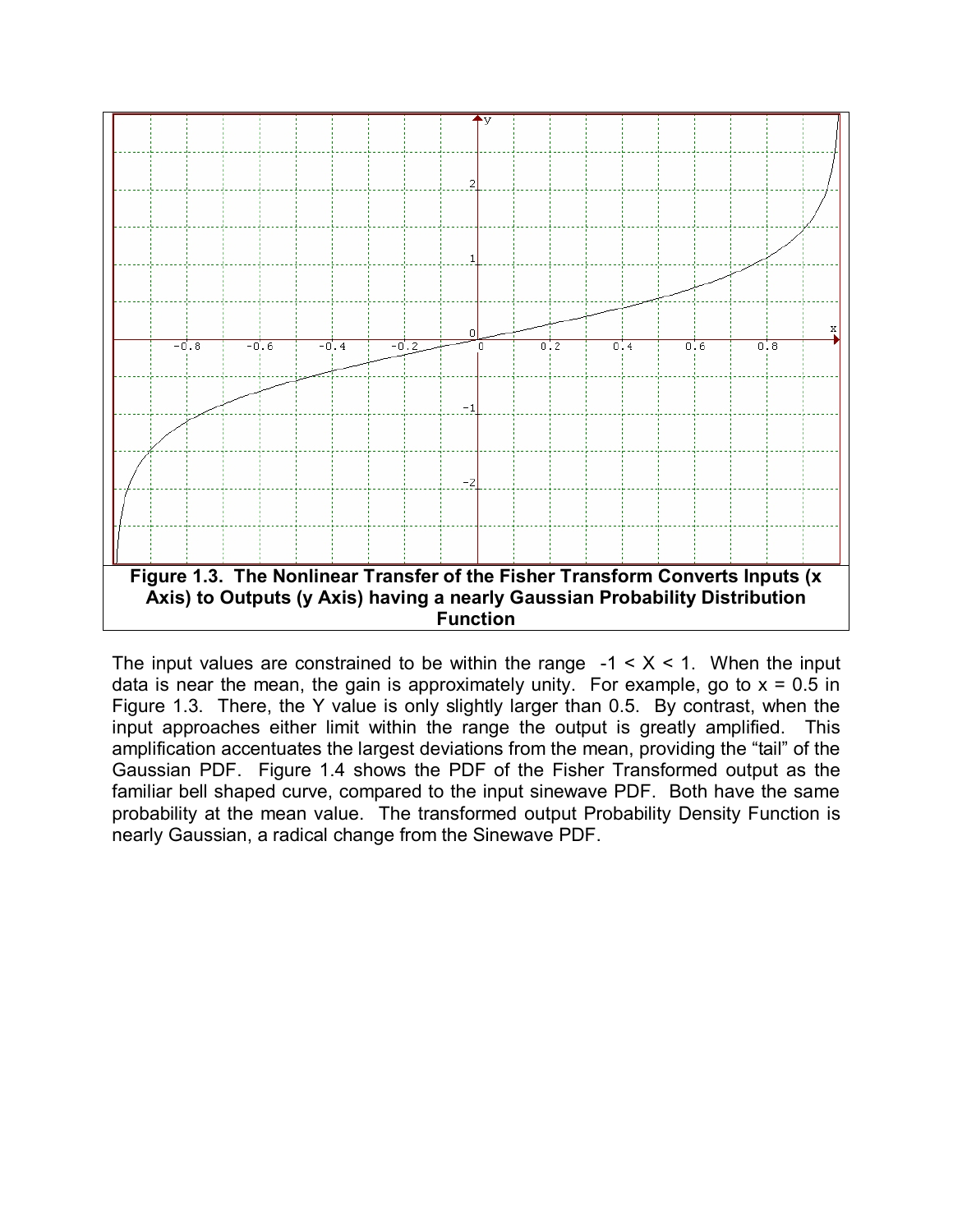

I measured the probability distribution of US Treasury Bond Futures over a 15 year span from 1988 to 2003. To make the measurement I created a normalized channel 10 bars long. The normalized channel is basically the same as a 10 bar Stochastic Indicator. I then measured the price location within that channel in 100 bins and counted up the number of times the price was in each bin. The results of this probability distribution measurement are shown in Figure 1.5. This actual probability distribution more closely resembles the PDF of a sinewave rather than a Gaussian PDF. I then increased the length of the normalized channel to 30 bars to test the hypothesis that the sinewave-like probability distribution is only a short term phenomenon. The resulting probability distribution is shown in Figure 1.6. The probability distributions of Figures 1.5 and 1.6 are very similar. I suspect the analysis can be extended to any market with substantially the same result.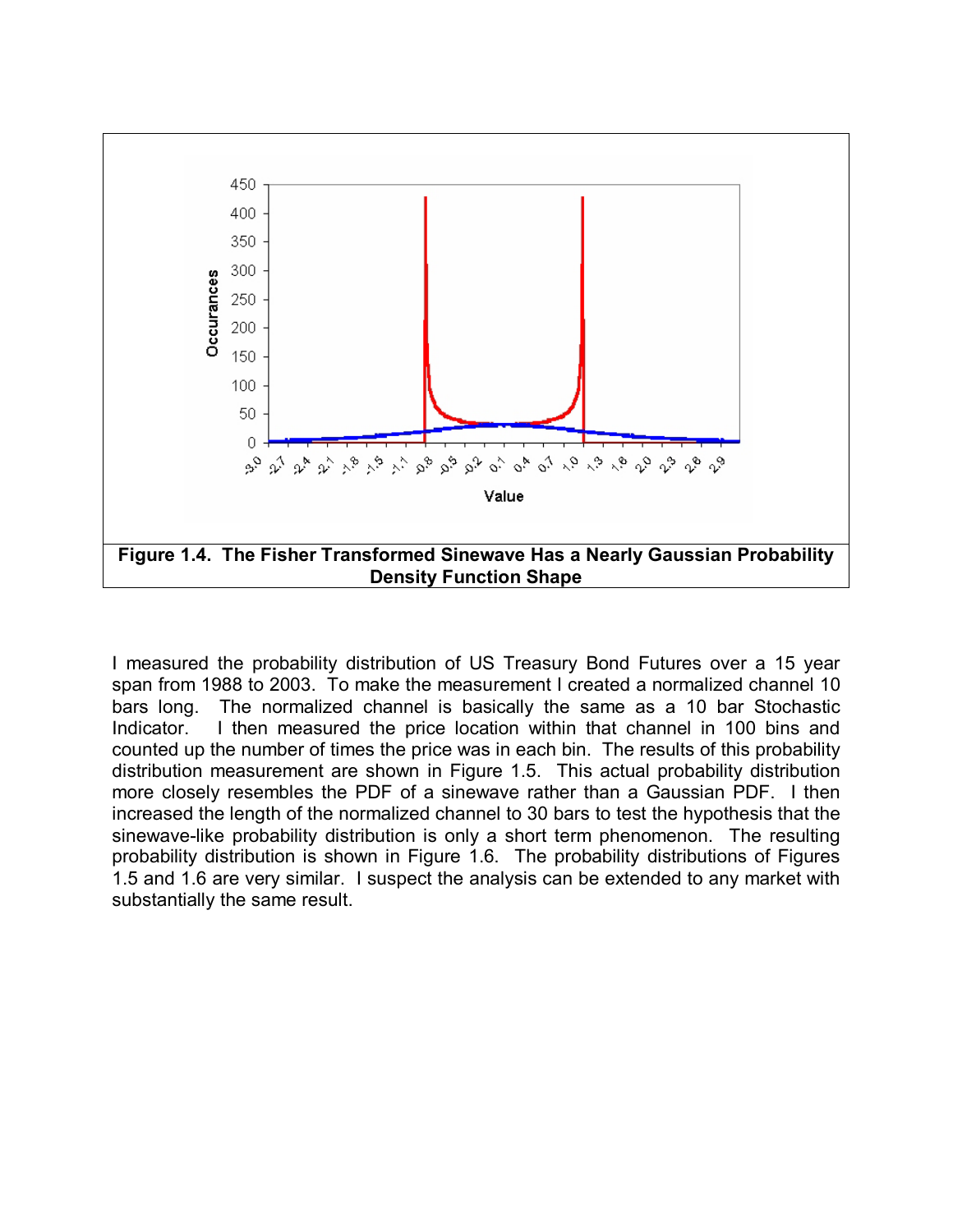

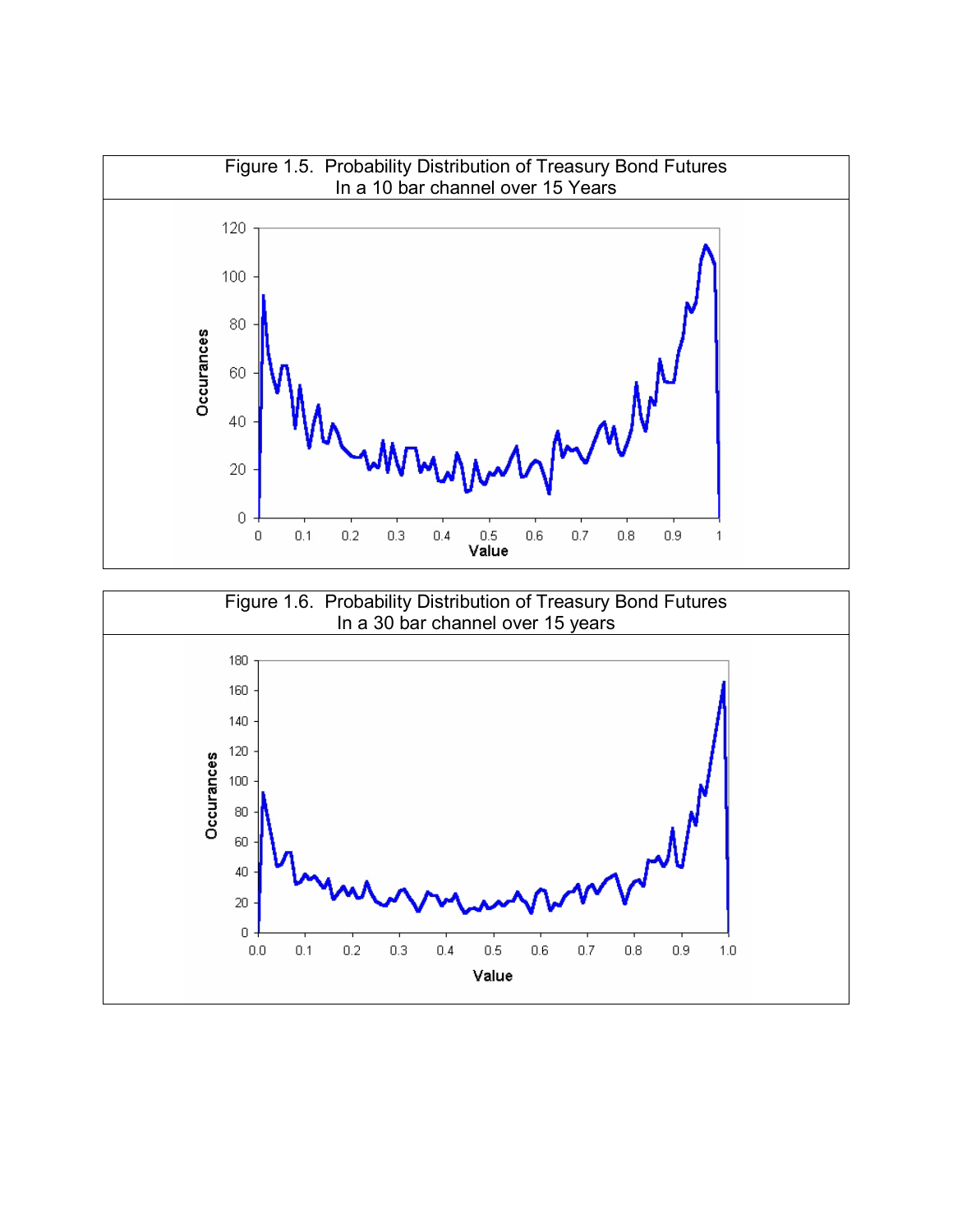So what does this mean to trading? If the prices are normalized to fall within the range from –1 to +1 and subjected to the Fisher Transform, the extreme price movements are relatively rare events. This means the turning points can be clearly and unambiguously identified. The EasyLanguage code to do this is shown in Figure 1.7. Value1 is a function to normalize price within its last 10 day range. The period for the range is adjustable as an input. Value1 is centered on its midpoint and then doubled so that Value1 will swing between the  $-1$  and  $+1$  limits. Value1 is also smoothed with an exponential moving average whose alpha is 0.5. The smoothing may allow Value1 to exceed the ten day price range, so limits are introduced to preclude the Fisher Transform from blowing up by having an input value larger than unity. The Fisher Transform is computed to be the variable "Fish". Both Fish and Fish delayed by one bar are plotted to provide a crossover system that identifies the cyclic turning points.

```
Inputs: Price((H+L)/2),
       Len(10);
Vars: MaxH(0), 
       MinL(0),
       Fish(0);
MaxH = Higher(Price, Len);MinL = Loves(Price, Len);Value1 = .5*2*((Price - MinL)/(MaxH - MinL) - .5) + .5*Value1[1];If Value1 > .999 then Value1 = .999;
If Value1 \leq -.999 then Value1 = -.999;
Fish = .5 * Log((1 + Value1)/(1 - Value1)) + .5 * Fish[1];Plot1(Fish, "Fisher"); 
Plot2(Fish[1], "Trigger");
```
## **Figure 1.7. EasyLanguage Code to Normal Price to a Ten Day Channel And Compute Its Fisher Transform**

The Fisher Transform of the prices within a 8 day channel is plotted in the first subgraph below the price bars in Figure 1.8. Note that the turning points are not only sharp and distinct, but they occur in a timely fashion so that profitable trades can be entered. The Fisher Transform is also compared to a similarly scaled MACD indicator in subgraph 2 of Figure 1.8. The MACD is representative of conventional indicators whose turning points are rounded and indistinct in comparison to the Fisher Transform. As a result of the rounded turning points, the entry and exit signals are invariably late.